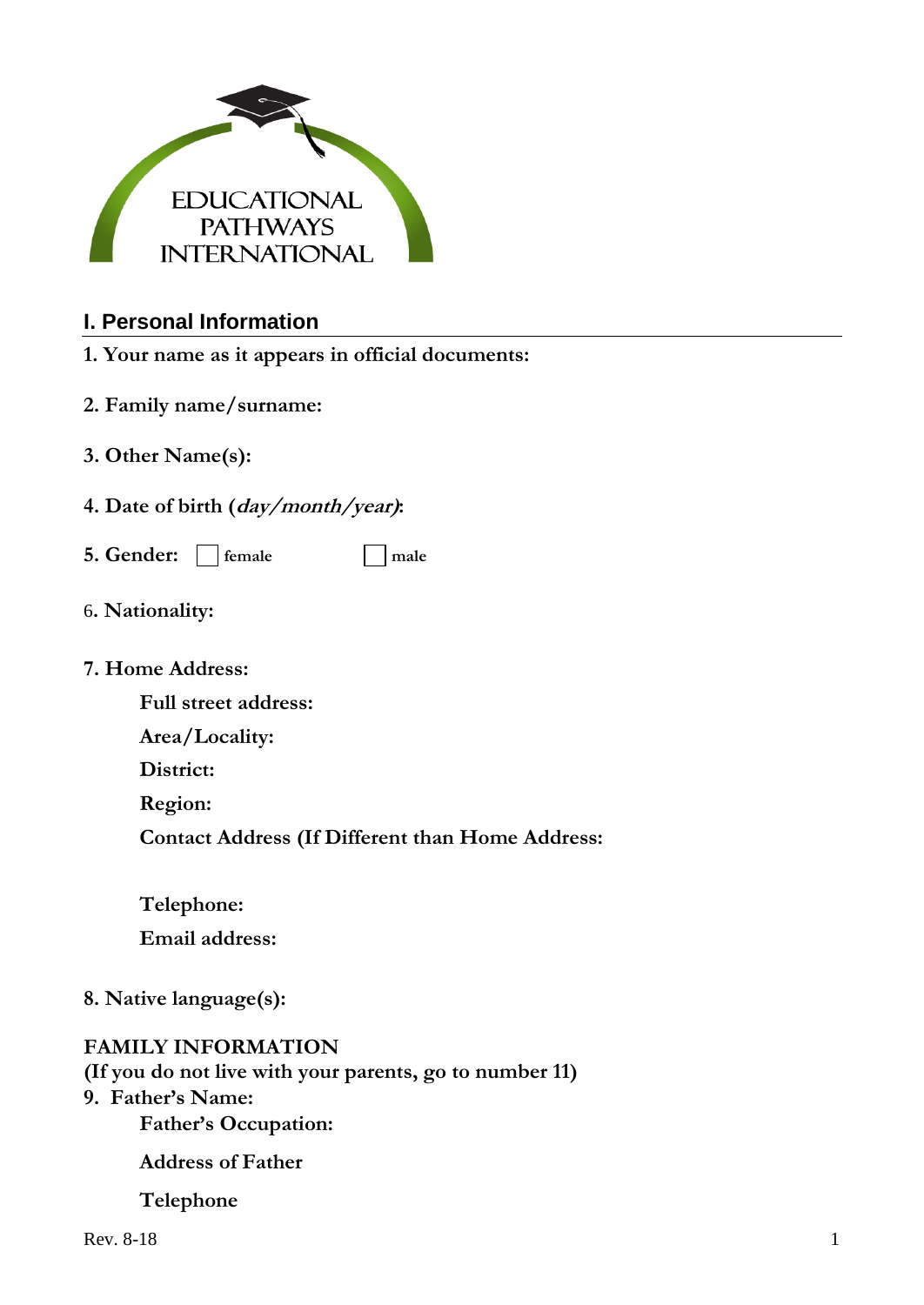# **10. Mother's Name: Mother's Occupation:**

#### **Address of Mother**

### **Telephone**

**11. Name of Guardian** 

**What is your relationship to this guardian?** 

**Guardian's Occupation** 

**Guardian's current address** 

**Guardian's phone number** 

### **II. Education and Activities**

**12. Name of Senior High School:** 

**Location and region of Senior High school Contact Address of High School Telephone Number** 

**13. List any awards you have received:** 

**14. List any volunteer or extra-curricular activities in which you have participated in the past four years:**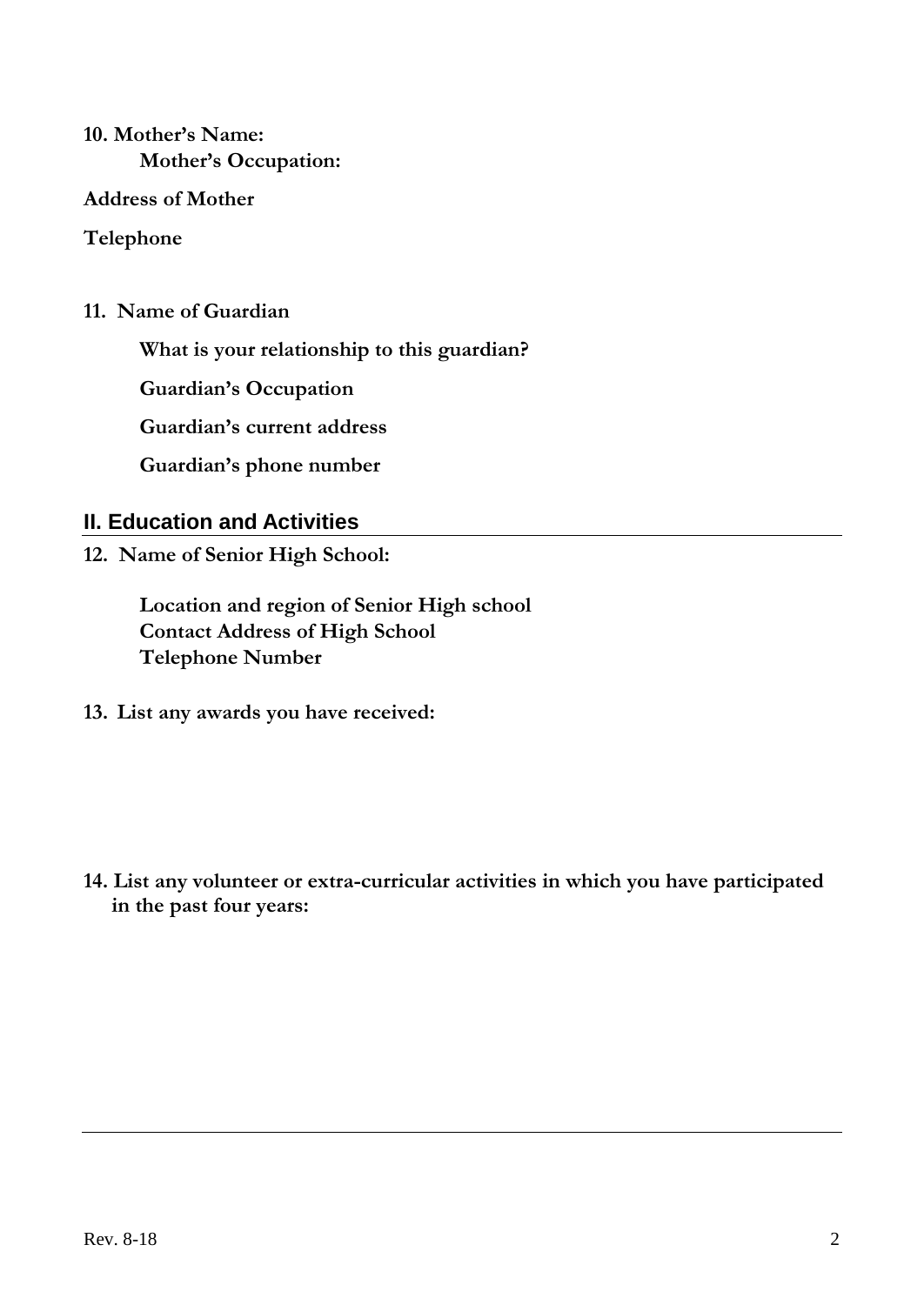## **III. Essays**

- **Describe your academic and career goals. How will your studies contribute to your future career?**
- **The EPI Scholarship is designed for students who are gifted and from families of great financial need. Please attach an essay describing why you feel you qualify for this scholarship.**
- **How do you expect, upon graduation that you will help in the future development of Ghana?**

**Applications must also include:**

- **High School Transcripts (Terminal Reports)**
- **West African Senior School Certificate Exam Results (WASSCE)**
- **University Acceptance Letter**
- **Records regarding achievement tests, academic awards, honors, and substantive assessments by teachers, including letters of recommendation.**

# **IV. Applicant Agreement**

*Please sign and submit this page with your application*

**I affirm that, to the best of my knowledge and belief, all of my statements made in this application and to the EPI staff are true and made in good faith.**

**\_\_\_\_\_\_\_\_\_\_\_\_\_\_\_\_\_\_\_\_\_\_\_\_\_\_\_\_\_\_\_\_\_\_\_\_\_\_\_\_\_\_\_\_\_\_\_ \_\_\_\_\_\_\_\_\_\_\_\_\_\_\_\_\_\_**

**Signature** Date

**As a scholarship recipient, you will receive full support for your tuition, lodging, books and incidentals during your tertiary education. This is conditional on the following:**

- **That you are not currently receiving support through any other scholarship program and pledge not accept any other scholarship while in the EPI program.**
- **That you maintain satisfactory academic progress with a minimum B average throughout your university program**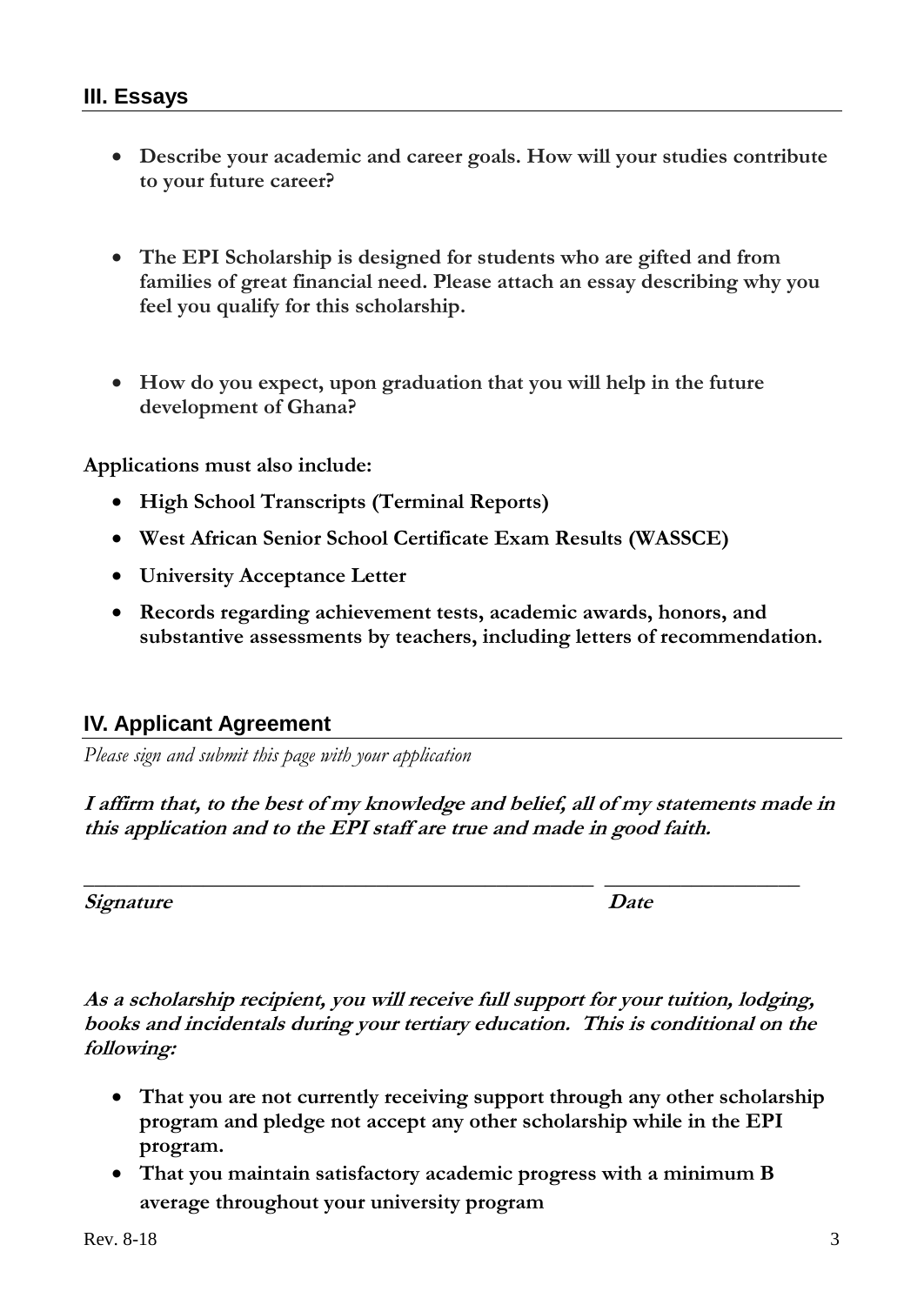- **That, during non-school periods, you work in a company sponsored internship program or do community service within Ghana. This includes mentorship and guidance regarding the importance of education to the youth in your home community.**
- **That you keep EPI informed of your contact information and academic progress and to prepare required reports as may be requested**
- **That upon graduation, you work for a minimum of two years in Ghana**
- **That in the course of time, when and if possible, you consider contributing to EPI to help other needy students obtain their university education**
- **That you allow your name to be published in association with this program and any related sponsors**

**I agree that if I am awarded and accept sponsorship from Educational Pathways International, I will adhere to the terms and conditions of this scholarship. I understand that if I fail to comply with any of these requirements or if I am dishonest with any portion of this application form, my sponsorship may be withdrawn and my payments terminated. I also agree, upon graduation, that I will incur the two-year service requirement.**

**Signature** Date

**Please note that all information provided in this application will be cross-checked with your university personal file. Any discrepancies will result in being removed from consideration for an EPI scholarship.**

**\_\_\_\_\_\_\_\_\_\_\_\_\_\_\_\_\_\_\_\_\_\_\_\_\_\_\_\_\_\_\_\_\_\_\_\_\_\_\_\_\_\_\_\_\_\_\_ \_\_\_\_\_\_\_\_\_\_\_\_\_\_\_\_\_\_**